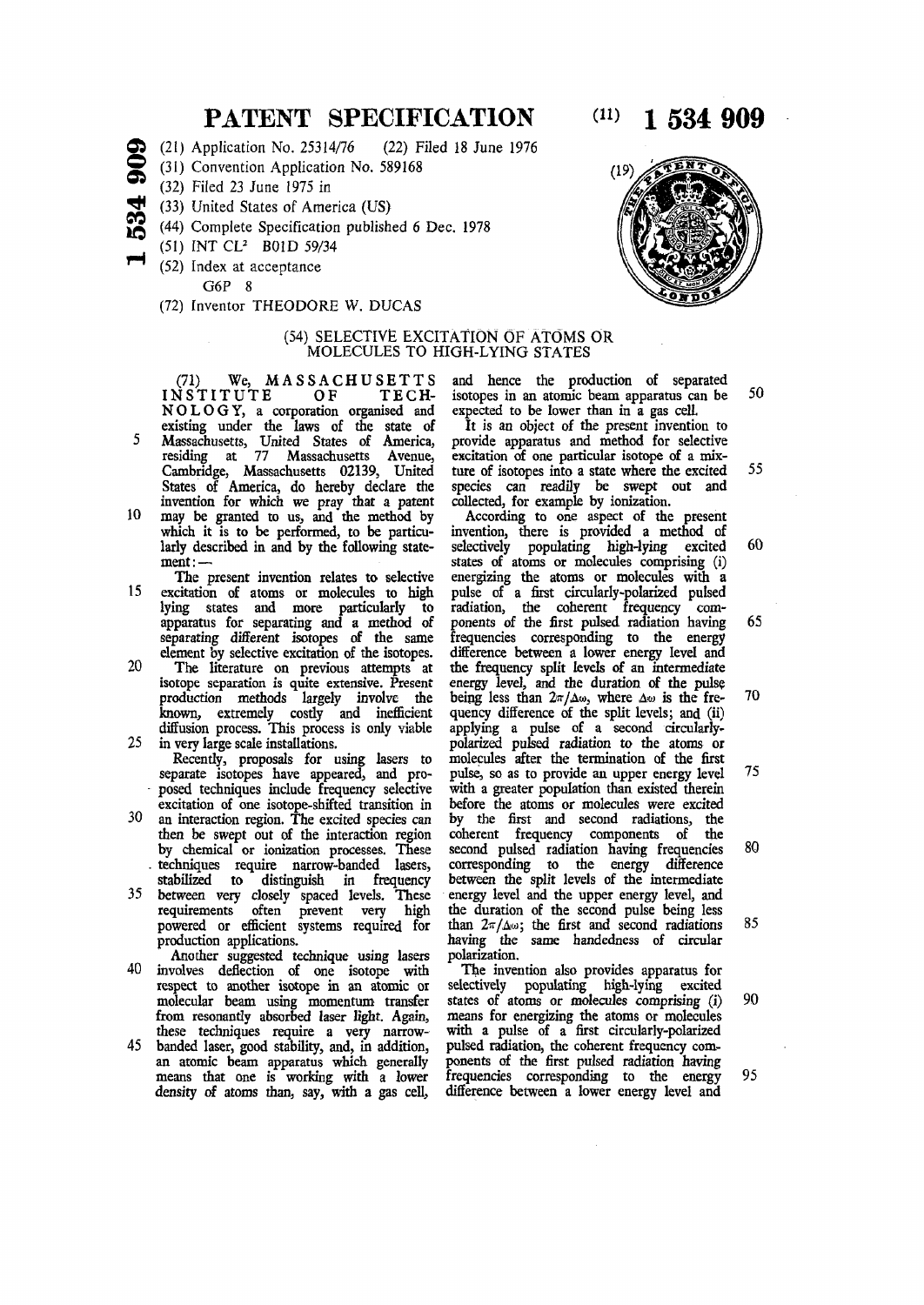the frequency split levels of an intermediate element, isotopes of which are to be separated, energy level, and the duration of the pulse with a first circularly-polarized pulsed radiaenergy level, and the duration of the pulse<br>being less than  $2\pi/\Delta\omega$ , where  $\Delta\omega$  is the frebeing less than  $2\pi/\Delta\omega$ , where  $\Delta\omega$  is the fre- tion, the coherent frequency components of quency difference of the split levels; (ii) means the first pulsed radiation having frequencies

- polarized pulsed radiation to the atoms or molecules after the termination of the pulse polarized pulsed radiation to the atoms or between a lower energy level and the fre-<br>molecules after the termination of the pulse quency split levels of an intermediate energy<br>of first radiation so as to provide an upper l
- energy level with a greater population than existed therein before the atoms or molecules 10 existed therein before the atoms or molecules difference of the split levels; (ii) means for 75 were excited by the first and second radiation applying a second circularly-polarized pulsed were excited by the first and second radiation applying a second circularly-polarized pulsed pulses, the coherent frequency components of radiation to the atoms or molecules after the pulses, the coherent frequency components of radiation to the atoms or molecules after the the second pulsed radiation having fre- termination of the first pulse, the two radia-<br>quencies corresponding to the energy differ- tions having the same handedness of circular
- mediate energy level and the upper energy ponents of the second pulsed radiation having<br>level, and the duration of the second pulse frequencies corresponding to the energy being less than  $2\pi/\Delta\omega$ , the first and second radiations having the same handedness of
- viding means to generate such a field, it is  $2\pi/\Delta\omega$ ; (iii) means for applying an electric possible to ionize those atoms or molecules field to the energized atoms or molecules after 25 ionized particles are then readily separable atoms or molecules raised to the upper level; 90 from the remaining un-ionized particles. The and (iv) means for separating the ionized
- According to a second aspect of the inven-30 tion, therefore, there is provided a method To practice the invention, pulsed lasers can 95
- of separating isotopes of an element comprising (i) energizing atoms or molecules con-<br>tauns atoms of the element, isotopes of nanosecond regime depending upon the<br>which are to be separated, with a first atomic or molecular species involved, some<br>which taining atoms of the element, isotopes of nanosecond regime depending upon the which are to be separated, with a first atomic or molecular species involved, some
- herent frequency components of the first<br>pulsed radiation having frequencies corresponding to the energy difference between a pulsed radiation having frequencies corres- gross timing and stability is all that is ponding to the energy difference between a required of the lasers, and far less stringent
- 40 levels of an intermediate energy level, and the niques. 105 duration of a pulse of the first radiation being Typically, transition linewidths are tens to duration of a pulse of the first radiation being Typically, transition less than  $2\pi/\Delta\omega$  where  $\Delta\omega$  is the frequency hundreds of MHz wide less than  $2\pi/\Delta\omega$  where  $\Delta\omega$  is the frequency difference of the split levels; (ii) applying a second circularly-polarized pulsed radiation to
- 45 the atoms or molecules after termination of the first pulse, the two radiations having the Isotope shifts of spectral lines are typically same handedness of circular polarization, the hundreds to about a thousand MHz. Thus the coherent frequency components of the second prior techniques require lasers having pulsed radiation having frequencies corres- narrower bandwidths than these isotope shifts pulsed radiation having frequencies corres- narrower bandwidths than these isotope shifts
- split levels of the intermediate energy level one linewidth. In the present technique, and an upper energy level, and the duration typical laser linewidths and jitters of tens of of the pulse of the second pulsed radiation thousands of MHz (and sometimes more) are being less than  $2\pi/\Delta\omega$ ; (iii) applying an allowable. This permits more powerful laser
- cules after application of the second radiation exists and is well-developed. The method is upper level; and (iv) separating the ionized large scale production because of its atoms or molecules of one isotope from the simplicity. It must be emphasized that this atoms or molecules of one isotope from the simplicity. It must be emphasized that this un-ionized atoms or molecules of the other invention can be applied to either atomic or 60 un-ionized atoms or molecules of the other

apparatus for separating isotopes of an whichever is n<br>element comprising  $(i)$  means for energizing to be separated. element, comprising (i) means for energizing to be separated.<br>atoms or molecules containing atoms of the The present invention will now be des-65 atoms or molecules containing atoms of the

the first pulsed radiation having frequencies corresponding to the energy difference for applying a pulse of a second circularly- corresponding to the energy difference 70 level, and the duration of the pulse being<br>less than  $2\pi/\Delta\omega$  where  $\Delta\omega$  is the frequency tions having the same handedness of circular<br>polarization, the coherent frequency com-15 ence between the split levels of the inter- polarization, the coherent frequency com- 80 frequencies corresponding to the energy difference between the split levels of the interradiations having the same handedness of mediate energy level and an upper energy circular polarization. 20 circular polarization. level, and the duration of the pulse of the 85 By applying an electric field and by pro-second pulsed radiation being less than viding means to generate such a field, it is  $2\pi/\Delta\omega$ ; (iii) means By applying an electric field and by pro- second pulsed radiation being less than application of the second radiation to ionize<br>atoms or molecules raised to the upper level: from the remaining un-ionized particles. The and (iv) means for separating the ionized method and apparatus therefore afford a way atoms or molecules of one isotope from the method and apparatus therefore afford a way atoms or molecules of one isotope from the of separating isotopes. un-ionized atoms or molecules of the other isotope.

be employed; the primary requirements are to 35 circularly-polarized pulsed radiation, the co- delay between pulses, and the same handed- 100 lower energy level and the frequency split constrictions apply than for prior laser tech-<br>levels of an intermediate energy level, and the niques.

#### $(3 \times 10^4 \text{ MHz} = 1 \text{ cm}^{-1} \text{ in Energy}).$

hundreds to about a thousand MHz. Thus the 110 prior techniques require lasers having 50 ponding to the energy difference between the and stabilized to wander by not more than and an upper energy level, and the duration typical laser linewidths and jitters of tens of 115 of the pulse of the second pulsed radiation thousands of MHz (and sometimes more) are 55 electric field to the energised atoms or mole- systems to be used. The laser technology to ionize atoms or molecules raised to the quite efficient and especially adaptable to 120 isotope. molecular species containing atoms of an intermediate intermediate species containing atoms of an The invention furthermore provides element isotopes of which are to be separated, The invention furthermore provides element isotopes of which are to be separated, 125 paratus for separating isotopes of an whichever is more efficient for the isotope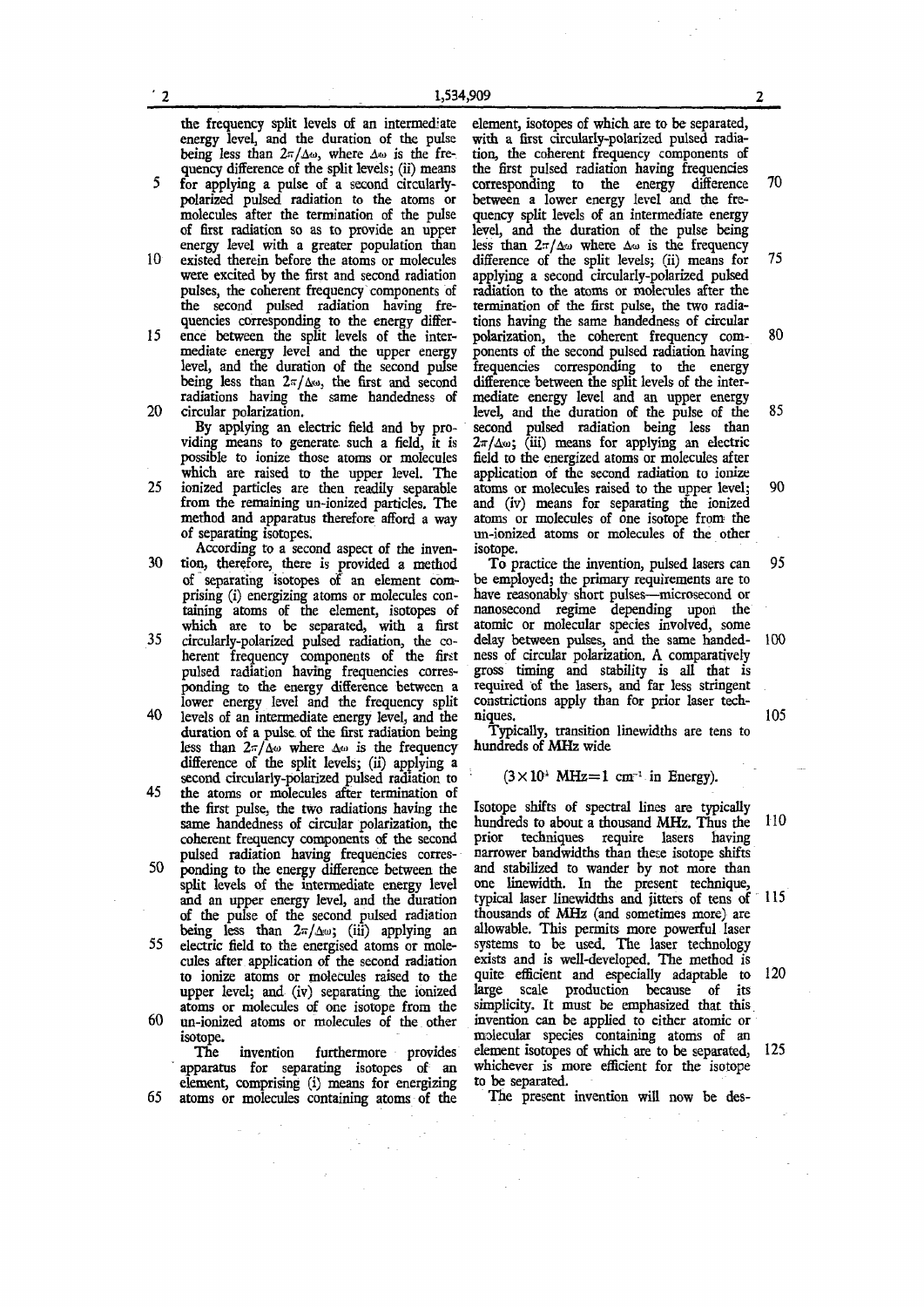cribed in more detail by way of example only about frequencies greater than  $2\pi/\Delta t$  can still with reference to the accompanying drawings, contribute to creating coherent superposition

Fig. 1(a) shows schematically a system of sublevels in the  $(I, J, F, M_t)$  representation;

1(a) in the degenerate  $(I, J, M_1, M_3)$  repre-  $U_1, V_1,$  and  $W_1$ , have  $M_1 = -\frac{1}{2}$ ;  $U_2, V_2$  and

Fig.  $2(c)$  is a timing diagram showing the mediate state has some "V<sub>1</sub>-like" character.<br>quence of laser pulses and an electric field At this point, a brief discussion of these sequence of laser pulses and an electric field pulse;

Fig. 3(a) shows schematically a system of quantum states may be useful in understand-<br>sublevels in the  $(I_1, J_2, M_1)$  representation for ing the principle of operation of this inven-

Fig. 3(b) shows the same levels as in Fig. 3(a) in the degenerate  $(I_1, J_2, M_1, M_2)$  repre-20 3(a) in the degenerate  $(I,J,M_1,M_J)$  repre- total electron angular momentum J, interacts sentation.

- 25 ing the isotope species to be separated by two<br>pulsed lasers having the same sence or pulsed lasers having the same sence or angular momentum  $\vec{F} = \vec{l} + \vec{j}$ . In the case of handedness of circular polarization. The first  $\vec{l} = \frac{1}{2}$ , shown in Fig. 1(b), the quantum laser pulse creates a coherent superposition state in an intermediate level. The second
- 30 laser pulse serves to excite selectively atoms or molecules prepared in this superposition the principal quantum number n and the state to a higher level. The critical conceptual aspect of this technique centres upon the first step i.e. the creation of the coherent super-
- 

40 frequency split  $\Delta \omega$  by the hyperfine intersuperposition from level g to levels a and b;<br>laser 2 causes transitions from this super-vector sum of  $\vec{l}$  and  $\vec{j}$ . laser 2 causes transitions from this super-<br>position to a higher level k.

quency splitting  $\Delta\omega$  (see Fig. 1(a)). For example, this splitting can be due to fine  $m_{\text{J}} = -\frac{1}{2}$ ,  $m_{\text{I}} = m_{\text{F}} - \frac{1}{2}$ ; and  $m_{\text{J}} = -\frac{1}{2}$ , structure or hyperfine structure. The splitting  $m_{\text{I}} = m_{\text{F}} + \frac{1}{2}$ , respectively.

structure or hyperfine structure. The splitting  $m_1 = m_F + \frac{1}{2}$ , respectively.<br>could also be externally induced by electric Similarly, the g level of Fig. 1(a) is a 50 could also be externally induced by electric Similarly, the g level of Fig. 1(a) is a or magnetic fields or other perturbations. If lower level with  $m_F = m_F - 1$ , and g is a or magnetic fields or other perturbations. If the laser pulse duration  $\Delta t$  is short enough,  $\Delta t < 2\pi/\Delta \omega$  each photon has Fourier fre-

quency components over a frequency range larger than  $\Delta \omega$  and it creates an excited state 55 larger than  $\Delta\omega$  and it creates an excited state If the laser is right-hand circularly that is a coherent superposition of states a and polarized, the only permissible excitation should be within  $2\pi/\Delta t$  of the frequencies level occurs between  $U_1$  and  $V_2$ .<br>corresponding to the energy differences of the Fig. 1(b) shows that if we prepare the

60 average energy of level a and level b. When quency separation of the levels to be excited, absorption of rhcp light increases  $m<sub>r</sub>$  by 1<br>The centre frequency of the laser is not according to selection rules. As the state  $65$  critical and it is apparent that photons centred

 $\mathbb{R}^2$ 

with reference to the accompanying drawings, contribute to creating coherent superposition<br>in which:<br>states of the a and b levels because of the states of the a and b levels because of the wide spectrum of a short pulse.

5 sublevels in the  $(I,J,F,M_f)$  representation; Fig. 1(b) gives the same levels in the  $70$ Fig. 1(b) gives the same levels as in Fig. degenerate  $(I_1, J_1, M_1, M_2)$  representation. Here sentation;<br>Fig. 2(a) is a block diagram illustrating a right-hand circularly polarized and according Fig. 2(a) is a block diagram illustrating a right-hand circularly polarized and according preferred embodiment of this invention; to the selection rules, each must cause  $M<sub>J</sub>$  to 10 preferred embodiment of this invention; to the selection rules, each must cause  $M_i$  to  $75$ <br>Fig. 2(b) is a detailed drawing of a variable increase by one. Thus excitation of the upperincrease by one. Thus excitation of the upperdelay unit shown in Fig.  $2(a)$ ; most state is only possible when the inter-<br>Fig.  $2(c)$  is a timing diagram showing the mediate state has some " $V_1$ -like" character.

15 pulse; different ways of representing the same 80 sublevels in the  $(I, J, F, M_t)$  representation for ing the principle of operation of this inven-<br>relevant sodium energy levels; and tion. In the case of hyperfine structure, the tion. In the case of hyperfine structure, the

The central aspect of the invention is the with the nuclear spin, I, and splits a particular 85 successive excitation of the atoms or mole-<br>energy level into several levels each characsuccessive excitation of the atoms or mole- energy level into several levels each charac-<br>cules of an element consisting of or contain- terized by a different magnitude of the total terized by a different magnitude of the total

 $J = \frac{1}{2}$ , shown in Fig. 1(b), the quantum

number corresponding to F can have the two 90<br>values  $F=I \pm \frac{1}{2}$ . The states are described by quantum numbers I, J, F and  $m<sub>F</sub>$ , where the

latter corresponds to the projection of F 35 position state. Therefore, a detailed descrip- onto a particular axis in space,  $F_x$ . However, 95 tion of this step is useful.<br>the states can equally well be expressed in on of this step is useful. the states can equally well be expressed in Fig. 1(a) shows schematically a particular terms of n, I, J,  $m_T$  and  $m_T$ . Here the last Fig. 1(a) shows schematically a particular terms of n, I, J,  $m_i$  and  $m_j$ . Here the last system of sublevels in the  $(I, J, F, M_i)$  repre- two are the quantum numbers of I<sub>z</sub> and J<sub>z</sub>. system of sublevels in the  $(I, \tilde{J}, F, \tilde{M}_f)$  repre- two are the quantum numbers of  $I_z$  and  $J_z$ .<br>sentation. Levels a and b are separated by a These two different, but equivalent descrip-These two different, but equivalent descrip-

action. Laser 1 of Fig. 2 excites a coherent tions are possible because F is simply the  $100$ 

position to a higher level k.<br>
For the  $J=\frac{1}{2}$  case, level a corresponds to<br>
Consider the first pulsed laser exciting an  $F=I-\frac{1}{2}$  and b to  $F=I-\frac{1}{2}$ , each with the 45 Consider the first pulsed laser exciting an  $F=I^{-1}\frac{1}{2}$  and  $\overline{b}$  to  $F=I-\frac{1}{2}$ , each with the atomic or molecular level which has a fre-<br>same m<sub>r</sub>. Levels a and b are linear combinasame m<sub>P</sub>. Levels a and b are linear combinations of levels  $V_1$  and  $V_2$ .  $V_2$  and  $V_1$  have 105

the laser pulse duration  $\Delta t$  is short enough, linear combination of degenerate levels  $U_1$ , 110 t has  $m_{J} = -\frac{1}{2}$ ,  $m_{I} = m_{I'} + \frac{1}{2}$ , and

*b.* Optimally, the centre frequency of the laser between the lower level and the intermediate 115 should be within  $2\pi/\Delta t$  of the frequencies level occurs between U<sub>1</sub> and V<sub>2</sub>.

corresponding to the energy differences of the Fig.  $1(b)$  shows that if we prepare the average energy of level a and level b. When superposition states at  $t=0$  with right-hand this optical frequency is used, the Fourier circularly polarized (rhcp) light, it is all power spectrum is centred about the fre- " $V_2$ -like" in character. This follows because power spectrum is centred about the fre- " $V_2$ -like" in character. This follows because 120 quency separation of the levels to be excited. absorption of rhcp light increases  $m<sub>x</sub>$  by 1 The centre frequency of the laser is not according to selection rules. As the state<br>critical and it is apparent that photons centred evolves freely in time, after the laser pulse

 $\sim$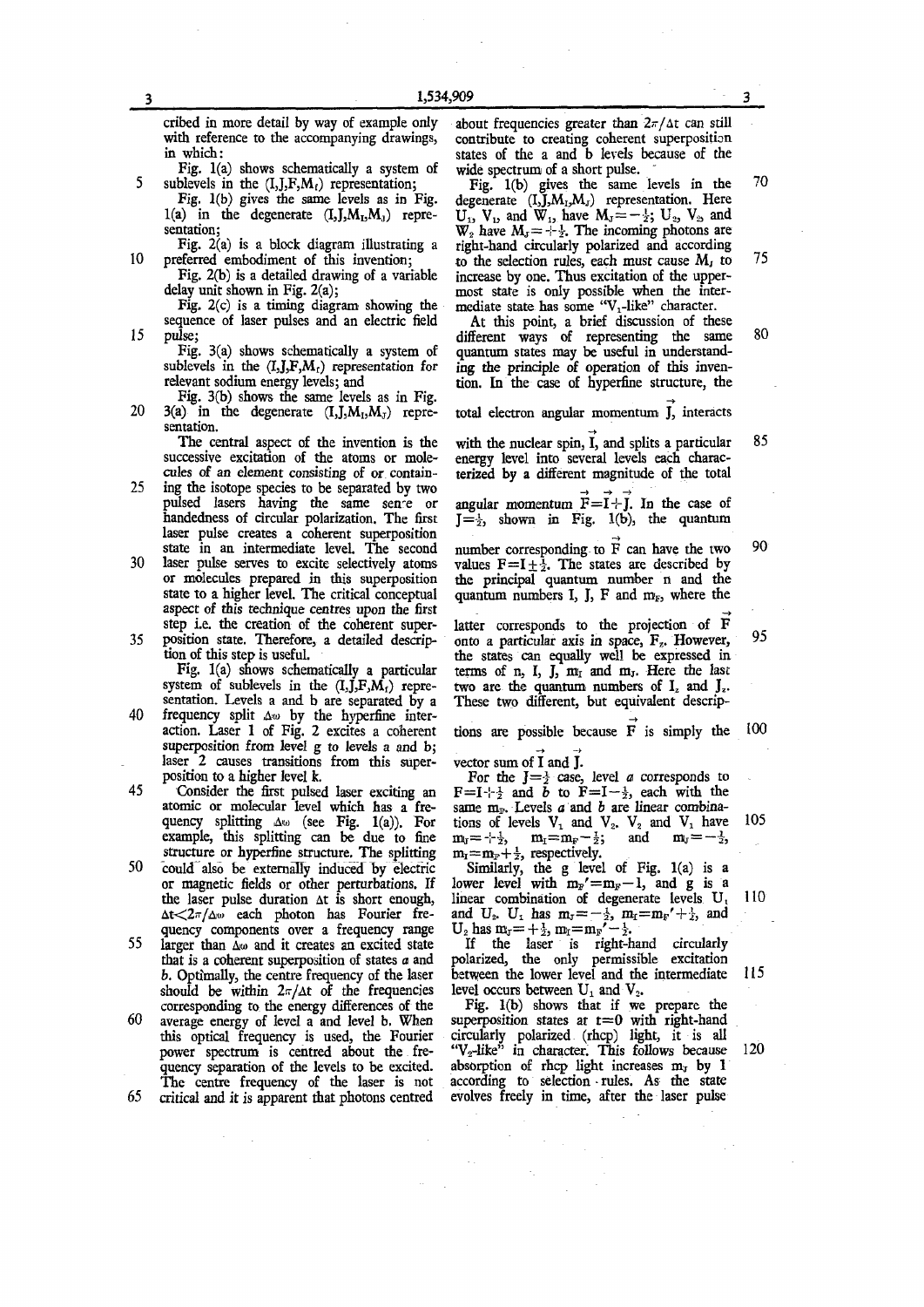has terminated, the  $V_1$  component builds up by a transfer from level  $V<sub>2</sub>$  until it reaches a maximum at  $t = \pi/\Delta\omega$ . In fact, the amount of occupancy of  $V_1$  oscillates with a period of

5  $T = \frac{2\pi}{\Delta w}$ , exactly the characteristic period of the frequency splitting  $\Delta\omega$ . This is called "resonance oscillation".

A second laser pulse, also with rhcp and incident on the system at  $t = \pi/\Delta\omega$  can excite 10 atoms out of the superposition state into a

high-lying level k. The level k of Fig. 1(a) is an upper level with  $m_{F}$ "  $=m_{F}$ "  $-1$  and k is a linear combination of degenerate levels  $w_1$  and  $w_2$ .  $w_1$ 15 has  $m_{J}=-\frac{1}{2}$ ,  $m_{I}=m_{F}''+\frac{1}{2}$  and  $w_{2}$  has

 $m_{J} = +\frac{1}{2}$ ,  $m_{I} = m_{F}'' - \frac{1}{2}$ . As the laser is righthand circularly polarized, the excitation occurs between the intermediate level  $v_1$ , and the upper level  $w_2$ . Atoms in this high-lying 20 level can now be ionized easily (several

hundred volts/cm electric fields), then swept out and collected efficiently by electric fields. This laser excitation can take place in an atomic (or molecular) beam or a gas cell.

25 The latter permits higher densities of atoms (or molecules). The only restriction on a cell are the destruction of high-lying states by collisions—this should only begin to be important at higher pressures than are typical 30 in atomic beams.

An example of this phenomenon is in exciting  $Na^{23}(I=3/2)$ . Fig. 3 shows the relevant sodium energy-levels in the F representation (Fig. 3(a)) and schematically in the degenerate

- 35 representation (Fig. 3(b)). Theoretical understanding of this real case lies in realizing that it consists of several  $g \rightarrow a,b \rightarrow k$  sublevels systems as discussed above and as shown in Fig. 1. In the sodium case; the g levels are
- 40 sublevels of the  $3s_{1/2}$  ground state; the a and b levels are sublevels of the  $F=2$  and  $F=1$ levels of the  $3p_{1/2}$  state respectively; and the k levels are sublevels of high-lying  $ns_{1/2}$  levels, n being 4 or greater than 4. Since all levels
- 45 involved have  $J = \frac{1}{2}$ , each sublevel system in the degenerate representation looks similar to Fig. 3(b).

In the case of the  $3p_{1/2}$  level of sodium, the frequency splitting between the  $F=2$  and

50  $F=1$  states is 200 MHz. This means that the laser pulses should be shorter than 5n sec. and the time between pulses,  $t = \pi/\Delta\omega$ , should be approximately  $2\frac{1}{2}n$  sec.

It must be emphasized that these examples 55 where  $J = \frac{1}{2}$  for all levels are just simple cases of the isotope separation method. The method is valid for a wide variety of more complex level structures. In particular, for example, any atom or molecule with hyperfine splitting

60 (any I and J) will exhibit similar resonance oscillation and be subject to selective excitation versus an isotopically different species.

It must be noted that in the above dis-65 cussion both lasers could have been left-hand

circularly polarized and the superposition state could have been all " $V_1$ -like" at t=0. What is important is that both lasers have the *same* sense of circular polarization for maximum excitation of the upper-most level. 70

Typically atoms (or molecules containing such atoms) of odd atomic weight (as  $U^{235}$ ) have hyperfine structure as discussed above. For the isotope (say  $U^{238}$ ) of even atomic weight, where there is no hyperfine structure, 75 there is no resonance oscillation, and hence the second rhcp laser pulse is much less likely to excite to the high-lying level. In the  $I=\frac{1}{2}$ case, a high-lying state is not populated at all for the even isotope. Thus by simply 80 practicing this invention, the odd isotope can be excited and separated from the even isotope.

The resonance oscillation method has been described for the case where hyperfine struc- 85 ture is exhibited by one isotope but not by the other isotope. In fact, the method is of more general application and can be used to separate isotopes even if both are excitable to levels which exhibit frequency splitting. 90 In this latter case, the splitting of one isotope (**ADJ**, is almost always different from that of another  $(\Delta w_2)$ . Thus the time of application of the second laser pulse can be adjusted for maximum excitation of just one isotope. In 95 particular, if isotope 1 is to be excited, the optimal time t of application of the second laser pulse is  $t = \pi/\Delta\omega_1$ . Similarly, for optimal excitation of the second isotope,  $t = \pi/\Delta\omega_2$ . In these cases selectivity in excitation occurs 100 because the optimal excitation time for one isotope differs from that of the other—and thus they are excited to the higher state with different probabilities.

In all these cases, the desired isotope can 105 either be the one selectively excited and swept out by an ion collector or the one remaining in the interaction region.

Figure 2 illustrates equipment comprising a preferred embodiment of the invention. 110 Lasers 1 and 2 are pumped by the same laser 3—as for example two tunable pulsed dye lasers 1, 2 pumped by the same pulsed nitrogen laser 3. The output of laser 3 is divided by a beam splitter 8. One beam 9 115 pumps laser 1. The other beam 10 is reflected by mirror 11 before pumping laser 2. The output of laser 2 is delayed in a variable delay unit 4 with respect to the output of laser 1 by bouncing the first-mentioned out- 120 put off movable mirrors 5, 6 of variable separation as shown by direction arrows 7 in Fig. 2(b). Mirror 12 reflects the output of laser 1 into variable delay unit 4 where it is merely redirected by mirror 13 to impinge 125 upon the atoms or molecules 14 in a chamber 15. The outputs of lasers 1 and 2 are circularly polarized by polarizers 16. The polarizers 16 may be either right or left hand polarizers so long as both are the same. 130

**5**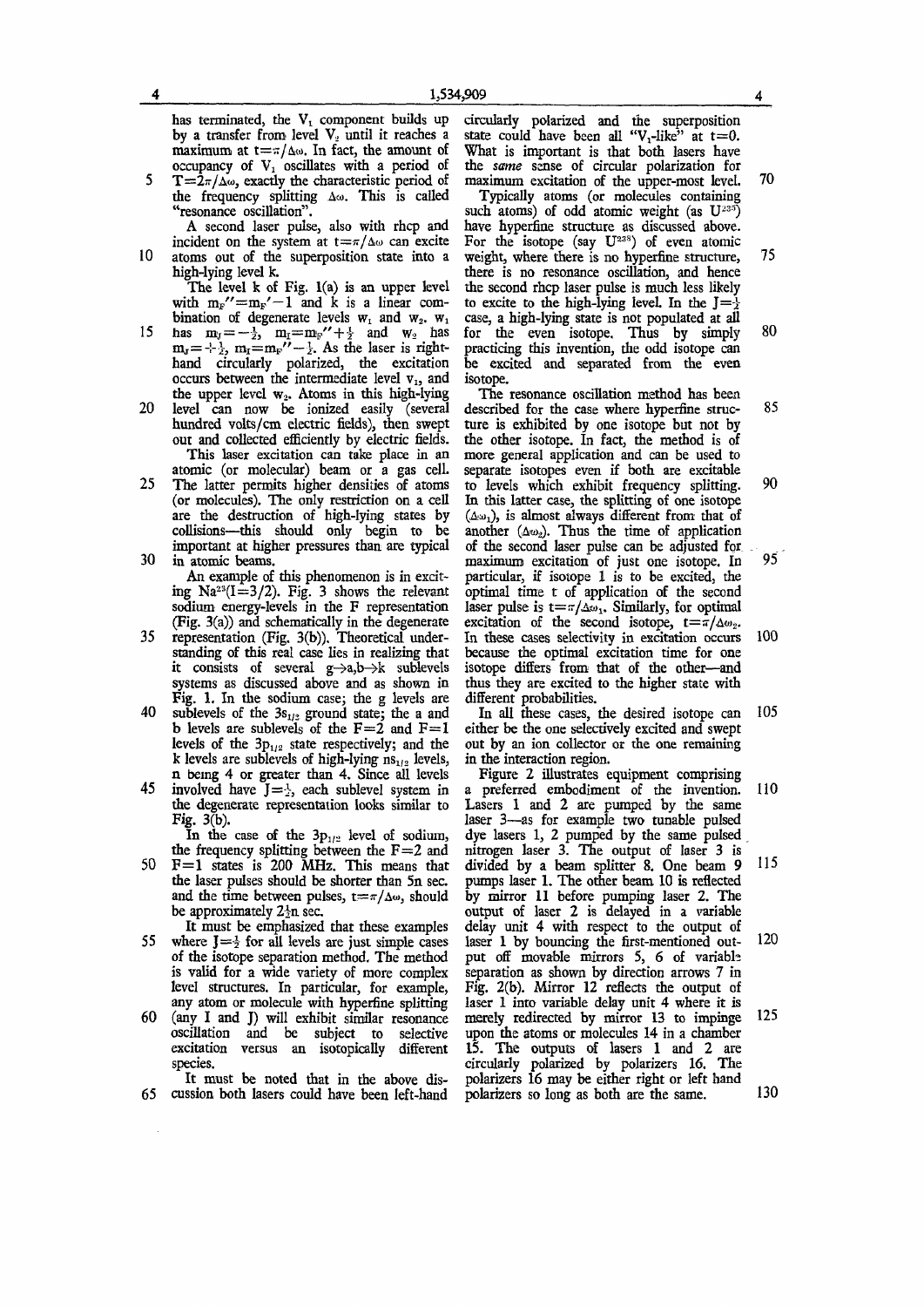The laser 3 is triggered in a conventional manner by a pulse source 17 which produces a continuous train of pulses. The pulses from source 17 are also fed to a delay unit 19 5 to provide a pulse delay t' which is greater

than the delay  $t = \pi/\Delta\omega$  of the pulse from laser 2. A delayed pulse from unit 19 is fed to and triggers a pulsed vokage source 20 which develops an ionizing voltage  $+V$ 10 between two spaced electrode plates 21, 22

- within the chamber 15. The space between plates 21, 22 contains a gas which has been energized by lasers 1 and 2. The gas atoms are ionized and the resulting ions are also 15 accelerated toward plate 22 by the ionizing
- voltage so that they pass through a screen 23 which forms a major portion of plate 22. A suitably biased ion collector 18, biased by connection e.g. to a negative voltage source
- 20 24, collects the ions which pass through the screen 23 to provide substantially only one isotope at outlet 25 whereas the remainder of the gas exits at outlet 26. Chamber 15 is furnished with gas to be treated at inlet 27.
- 25 Fig. 2(c) shows the timing sequence of the laser pulses and the ionizing electric field pulse. The pulse duration of laser 1 at time  $t = 0$  is optimally considerably shorter than 2,**T/**A**'M**. This assures a high degree of co-
- 2"/4". I un avoluto a man argue of totion of laser pulse 2 is also optimally much shorter than  $2\pi/\lambda$ . This allows maximum shorter than 24/200, This allows hiaminum selectivity of excitation from the superposition state at time  $t = \pi/\Delta \omega$ . The ionizing electric  $35 - 6.11$  mile pulse preferably closely follows the pulse
- from laser 2 in order to minimize the pericd from laser 2 in order to minimize the period and hence allow a higher repetition rate. Although in the preferred embodiment the
- ion-creating electric field is established by a 40 pulsed source energized after the second laser radiation was terminated, it is apparent that in an alternative embodiment of the invention, the electric field can be *continuously*  applied. A feature of this embodiment is that
- 45 the ionization voltage produces a change in the frequency separation of the levels and causes additional energy levels. The perturbations in the energy levels of the gas because of the continuously applied ionizing
- 50 field dan be avoided if instead a pulsed ionizing field is applied after the second laser pulse since there are no perturbations in the absence of the ionizing field.

Although the second laser pulse has been 55 described as being applied at a time  $\pi/\Delta\omega$ after the first laser pulse, it will be apparent to those skilled in the art that since the amount of the level that is  $V_1$  in character oscillates with a period of  $T = 2\pi/\Delta w$ , the 60 second pulse could be applied at times  $n\pi/\Delta\omega$ 

where  $n=1, 3, 5, \ldots$ Although the particular embodiment of the invention just described uses two separate excitation lasers, it will be apparent to those

65 skilled in the art that if the frequency corres-

ponding to the difference of the first and second energy levels is close to that of difference of the second and third energy levels, then the two lasers may be replaced by only one laser whose circularly polarized beam is **70**  split in a beam splitter to provide two beams corresponding to the excitation output beams from lasers 1 and **2.** One beam, corresponding to the output of laser 2, is delayed in variable delay unit 4 of Fig. **2.** The apparatus other- **75**  wise is the same as that of Fig. **2.** 

The method and apparatus as explained in detail hereinbefore are employed specifically to effect a separation of one isotope from another isotope or other isotopes. The method 80 and apparatus can, however, be used for achieving selectively-populated high level energy states of atoms or molecules. The present invention may find application in preparing a chemical reactant for readiness to 85 participate in a chemical reaction. Moreover, the invention may be applicable in the preparation of isotopically-tagged compounds.

WHAT WE CLAIM IS:-

1. A method of selectively populating high- 90 lying excited states of atoms or molecules comprising (i) energizing the atoms or molecules with a pulse *of* a first circularlypolarized pulsed radiation, the coherent frequency components of the first pulsed radia- 95 tion having frequencies corresponding to the energy difference between a lower energy level and the frequency split levels of an intermediate energy level, and the duration of the pulse being less than  $2\pi/\Delta\omega$ , where  $\Delta\omega$  is the 100 frequency difference of the split levels; and (ii) applying a pulse of a second circularlypolarized pulsed radiation to the atoms or molecules after the termination of the first pulse, so as to provide an upper energy level **105**  with a greater population than existed therein before the atoms or molecules were excited by the first and second radiations, the coherent frequency components of the second pulsed radiation having frequencies corres- 110 ponding to the energy difference between the split levels of the intermediate energy level and the upper energy level, and the duration of the second pulse being less than  $2\pi/\Delta\omega$ ; the first and second radiations having the **115**  same handedness of circular polarization.

**2.** A method of separating isotopes of an element comprising (i) energizing atoms or molecules containing atoms of the element, isotopes of which are to be separated, with 120 a fipst circularly-polarized pulsed radiation, the coherent frequency components of the first pulsed radiation having frequencies corresponding to the energy difference between a lower energy level and the fre- **125**  quency split levels of an intermediate energy level, and the duration of a pulse of the first radiation being less than  $2\pi/\Delta\omega$  where  $\Delta\omega$  is the frequency difference of the split levels;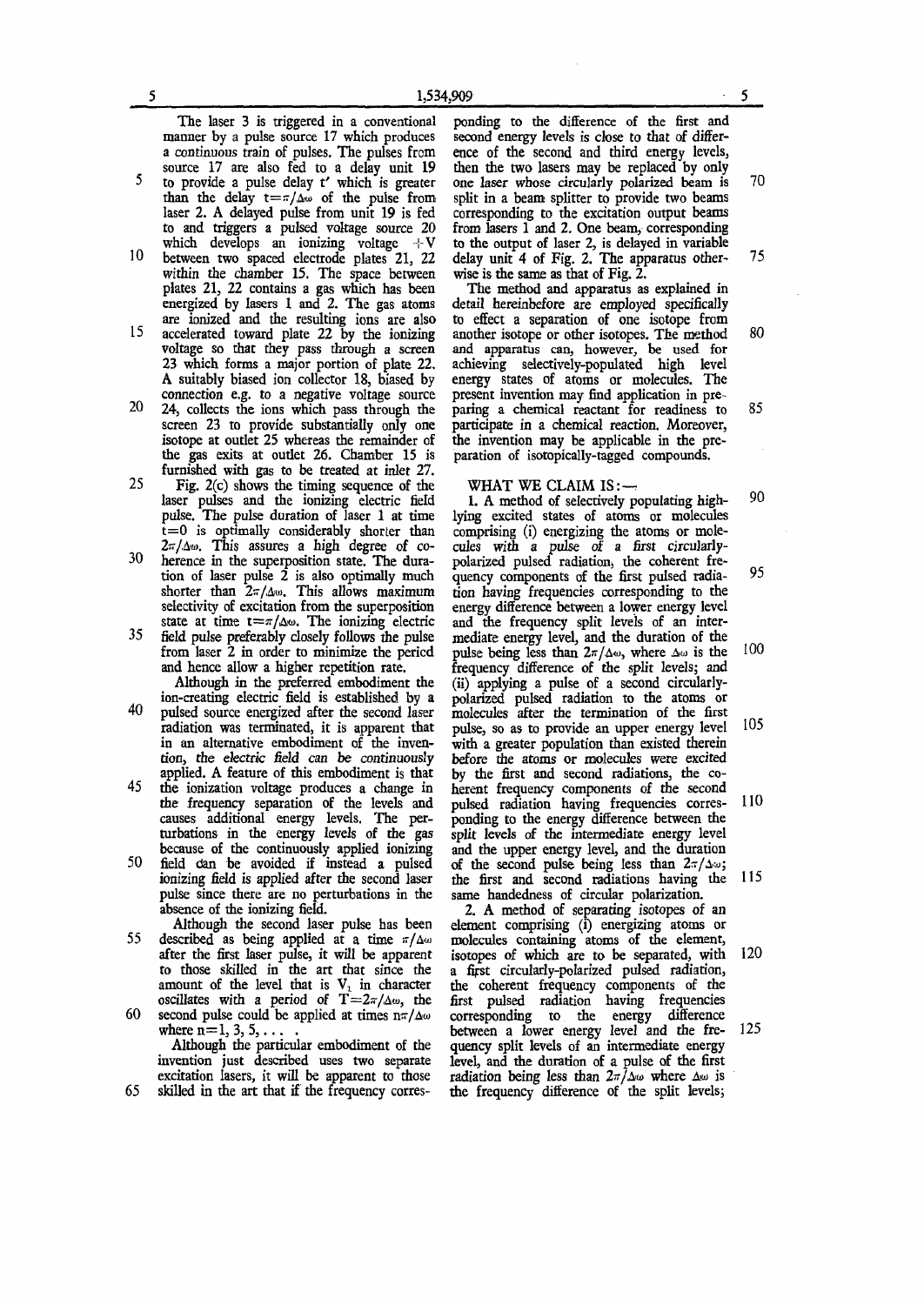(ii) applying a second circularly-polarized pulsed radiation to the atoms or molecules after termination of the first pulse, the two radiations having the same handedness of 5 circular polarization, the coherent frequency

components of the second pulsed radiation having frequencies corresponding to the energy difference between die split levels of the intermediate energy level and an upper

- 10 energy level, and the duration of the pulse of the second pulsed radiation being less than  $2\pi/\Delta\omega$ ; (iii) applying an electric field to the energized atoms or molecules after application of the second radiation to ionize 15 atoms or molecules raised to the upper level; and (iv) separating the ionized atoms or molecules of one isotope from the un-ionized
	- atoms or molecules of the other isotope. 3. The method according to claim 1 or
- 20 claim 2, wherein the first radiation is produced by a laser and the second radiation is produced by the same laser, and the second radiation is caused to travel over a longer path before reaching the atoms or molecules 25 than the first radiation thereby to produce a
- time-delayed second radiation.

4. The method according to claim 1, 2 or 3, wherein the first pulsed radiation is produced by one laser, the second pulsed radia-30 tion is produced by a second laser, and it is arranged that the second radiation reaches the atoms or molecules after a predetermined delay following arrival of the first radiation.

5. The method according to any of claims 35 1 to 4, wherein the time at which the second radiation is applied is approximately  $\pi/\Delta\omega$ seconds efter said first radiation is applied.

6. The method according to any of claims 1 to 5, wherein the duration of the first and 40 second pulses and the time interval between

them are those values which result in the largest population of the high energy level.

7. A method according to claim 2 or any claim dependent thereon, wherein the said

45 electric field applied to ionize the elevated isotopic species is employed to separate the elevated isotopic species from the remaining, un-elevated isotopic species.

8. A method of selectively populating high-50 lying excited states of atoms or molecules, substantially as herein described with reference to the accompanying drawings.

9. A method of separating isotopes of an element, substantially as herein described

55 with reference to the accompanying drawings. 10. Isotopes when separated by the method claimed in claim 2, claim 7 or claim 9, or any of claims 3 to 6 when dependent on claim 2.

60 11. Apparatus for selectively populating high-lying excited states of atoms or molecules comprising (i) means for energizing the atoms or molecules with a pulse of a first circularly-polarized pulsed radiation, the co-65 herent frequency components of the first

pulsed radiation having frequencies corresponding to the energy difference between a lower energy level and the frequency split levels of an intermediate energy level, and the duration of the pulse being less than 70  $2\pi/\Delta\omega$ , where  $\Delta\omega$  is the frequency difference of the split levels; (ii) means for applying a pulse of a second circularly-polarized pulsed radiation to the atoms or molecules after the termination of the pulse of first radiation- so 75 as to provide an upper energy level with a greater population than existed therein before the atoms or molecules were excited by the first and second radiation pulses, the coherent frequency components of the second 80 pulsed radiation having frequencies corresponding to the energy difference between the split levels of the intermediate energy level and the upper energy level, and the duration of the second pulse being less than  $2\pi/\Delta\omega$ , the 85 first and second radiations having the same handedness of circular polarization.

12. Apparatus for separating isotopes of an element, comprising (i) means for energizing atoms or molecules containing atoms of the 90 element, isotopes of which are to be separated, with a first circularly-polarized pulsed radiation, the coherent frequency components of the first pulsed radiation having frequencies corresponding to the energy 95 difference between a lower energy level and the frequency split levels of an intermediate energy level, and the duration of the pulse being less than  $2\pi/\Delta\omega$  where  $\Delta\omega$  is the frequency difference of the split levels; (ii) 100 means for applying a second circularlypolarized pulsed radiation to the atoms or molecules after the termination of the first pulse, the two radiations having the same handedness of circular polarization, die co- 105 herent frequency components of the second pulsed radiation having frequencies corresponding to the energy difference between the split levels of the intermediate energy level and an upper energy level, and the duration 110 of the pulse of the second pulsed radiation being less than  $2\pi/\Delta\omega$ ; (iii) means for applying an electric field to the energized atoms or molecules after application of the second radiation to ionize atoms or molecules raised 115 to the upper level; and (iv) means for separating the ionized atoms or molecules of one isotope from the un-ionized atoms or molecules of the other isotope,

13. Apparatus according to claim 11 or 120 claim 12, wherein the first energizing means is a laser and the second energizing means is the same laser, and means is provided to delay the arrival of the second radiation at the atoms or molecules with respect to the 125 arrival of the first radiation.

14. Apparatus according to claim 13, wherein the said delaying means constrains the second radiation to follow a longer path

**5**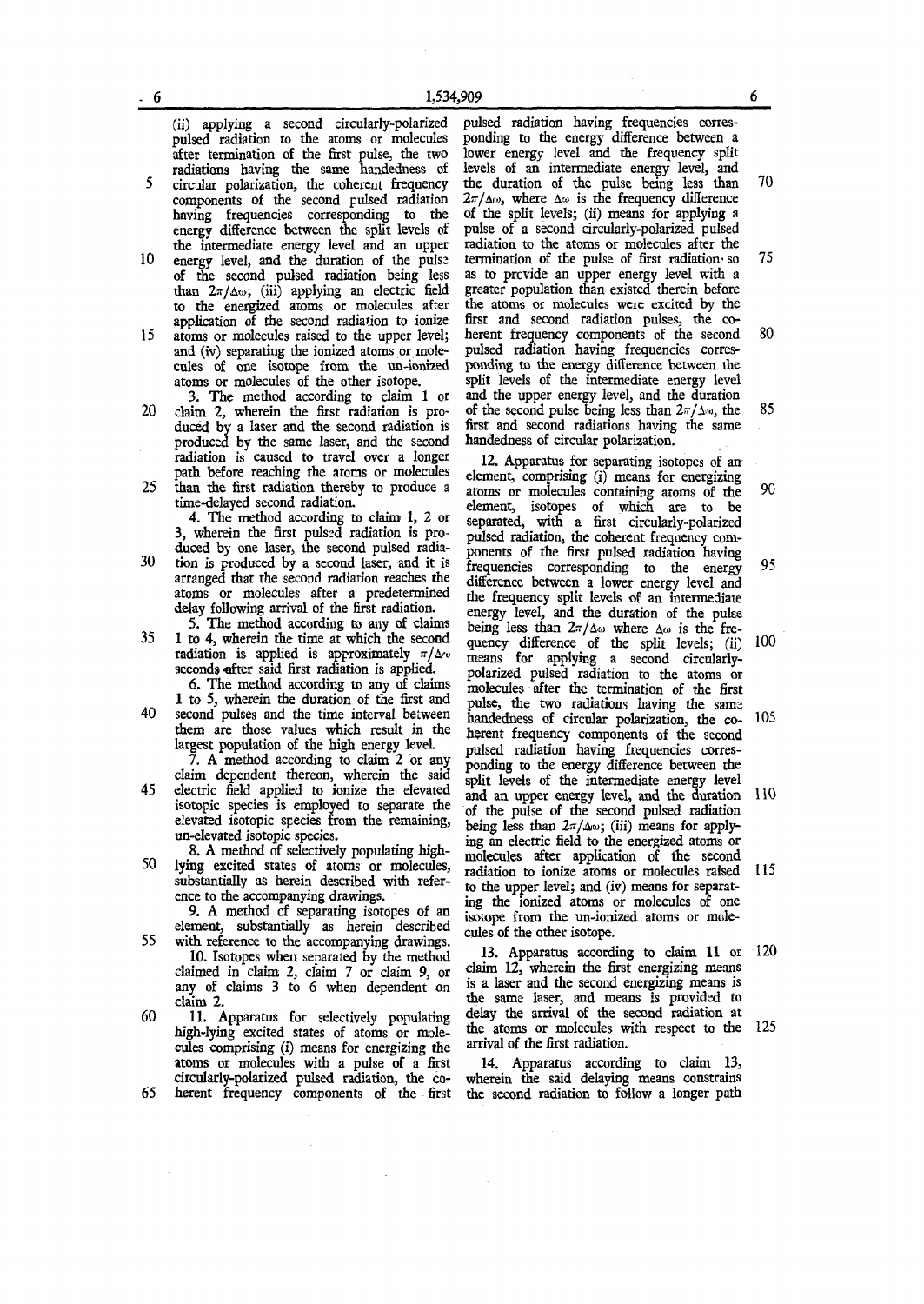|     | 15. Apparatus according to claim 11 or<br>claim 12, wherein the first pulsed radiation<br>energizing means is one laser and the second<br>pulsed radiation energizing means is a second                                                    | or molecules, there is a pair of electrode<br>plates between which the ionizing electric<br>field is applied, and the said field is employed<br>to separate the elevated isotopic species from                                                                                     | 30 |
|-----|--------------------------------------------------------------------------------------------------------------------------------------------------------------------------------------------------------------------------------------------|------------------------------------------------------------------------------------------------------------------------------------------------------------------------------------------------------------------------------------------------------------------------------------|----|
| 10- | laser.<br>16. Apparatus according to any of claims<br>11 to 15, wherein the time at which the<br>second radiation is applied is approximately<br>$\pi/\Delta\omega$ seconds after the first radiation is<br>applied.                       | the remaining, un-elevated isotopic species.<br>20. Apparatus according to claim 12 or<br>any of claims 13 to 19 when dependent on<br>claim 12, wherein means is provided to create<br>the said electric field intermittently in timed<br>relation to the second pulsed radiation. | 35 |
| 15  | 17. Apparatus according to any of claims<br>11 to 16, wherein the duration of the first<br>and second pulses and the time interval<br>between them are those values which result<br>in the largest population of the high energy<br>level. | 21. Apparatus for elevating atoms or mole-<br>cules to high-lying excited states substan-<br>tially as hereinbefore described with reference<br>to and as shown in the accompanying draw-<br>ings.                                                                                 | 40 |
| 20. | 18. Apparatus according to any of claims<br>11 to 17, wherein the energising radiations<br>interact with the atoms or molecules in an<br>interaction zone comprising a gas cell.                                                           | For the Applicant,<br><b>GRAHAM WATT &amp; CO.,</b><br>Chartered Patent Agents,<br>3/4, South Square,                                                                                                                                                                              |    |

19. Apparatus according to claim 12, or any of claims 13 to 18 when dependent on

to the atoms or molecules than the first

3/4, South Square, Grays Inn, London, W.C.I.

wherein the radiations interact with the atoms

**Printed for Her Majesty's Stationery Office, by the Courier Press, Leamington Spa, 1978 Published by The Patent Office, 25 Southampton Buildings, London, WC2A 1AY, from which copies may be obtained.** 

radiation.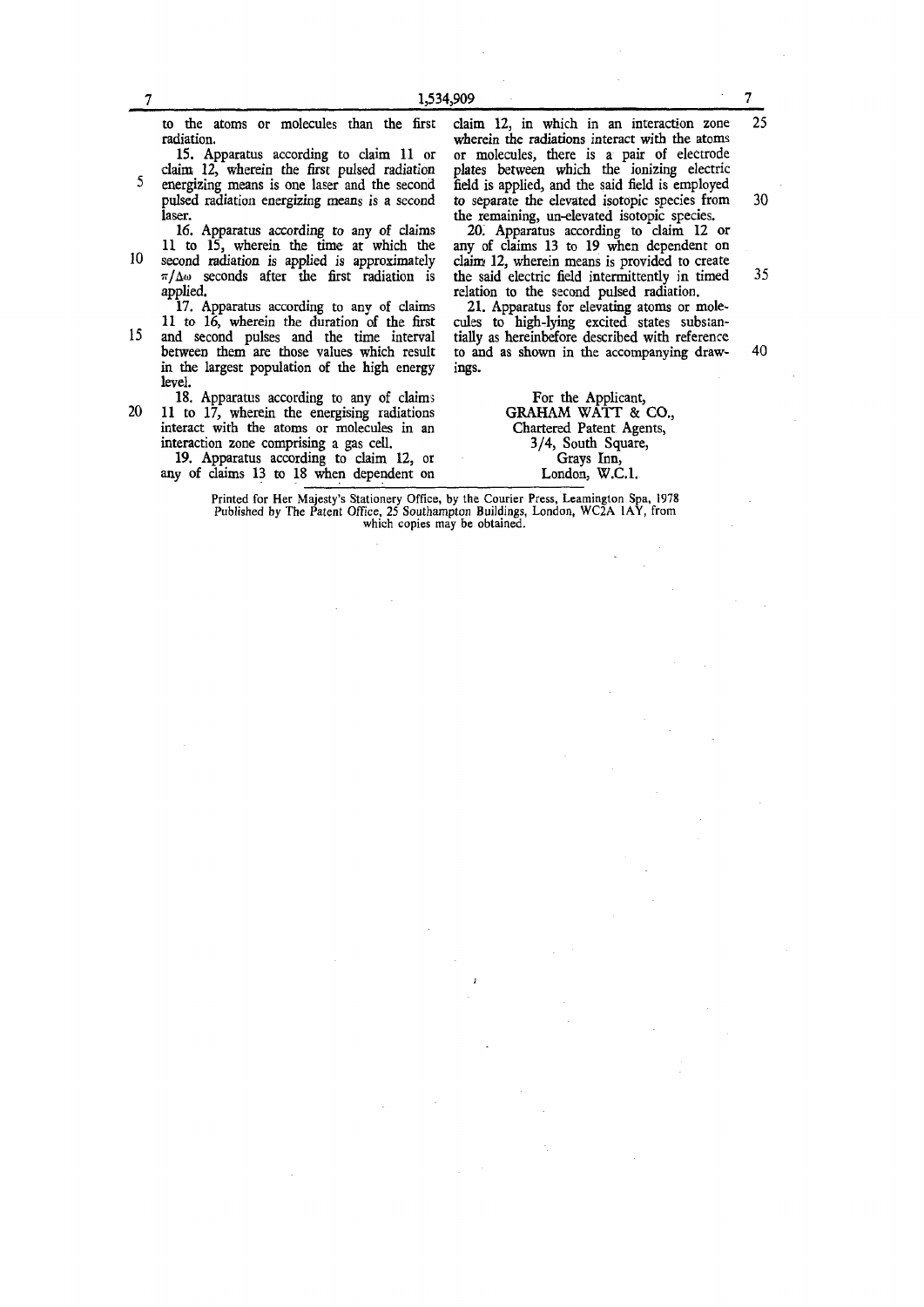| 534909 | COMP |
|--------|------|
|--------|------|

 $\sim$   $\sim$ 

# **I534909 COMPLETE SPECIFICATION**

**ng is a re**  *7 al on a r*  **Sheet 1 2** SHFFTS *^Is drawing Is* **a** *reproduction of c 13 the Original on a reduced scale* 



 $\mathcal{A}^{\mathcal{A}}$